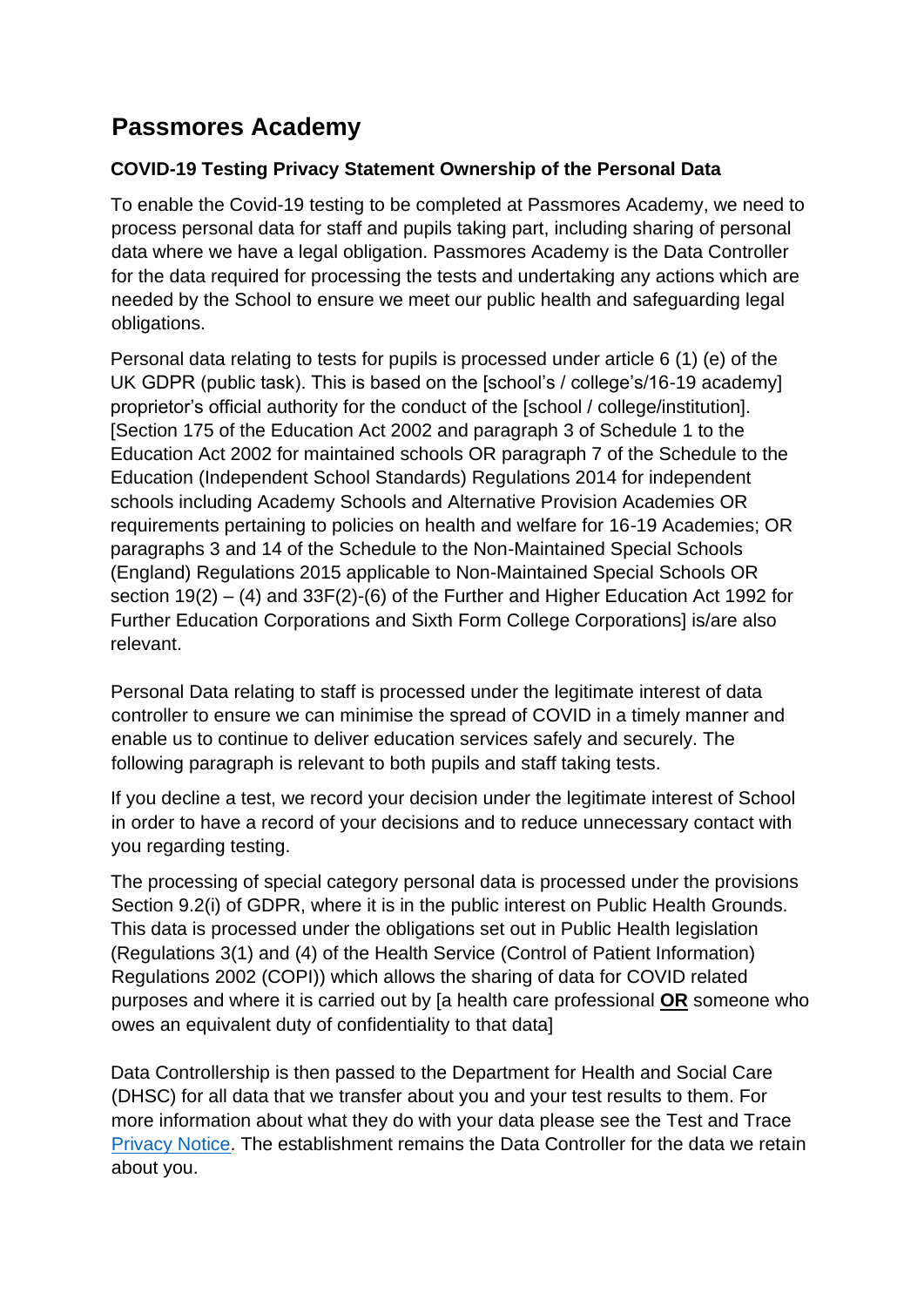### **Personal Data involved in the process**

We use the following information to help us manage and process the tests:

- Name
- Date of birth (and year group)
- Gender
- Ethnicity
- Home postcode
- Email address
- Mobile number
- Unique barcode assigned to each individual test and which will become the primary reference number for the tests
- Test result
- Parent/guardians contact details (if required)

We will only use information that is collected directly from you specifically for the purpose of the tests, even if you have previously provided us with this information.

### **How we store your personal information**

The information will only be stored securely on local spreadsheets in School whilst it is needed. It will also be entered directly onto DHSC digital services for the NHS Test and Trace purposes. Schools will not have access to the information on the digital service once it has been entered.

#### **Processing of Personal Data Relating to Positive test results**

The member of staff, pupil, student or parent (depending on contact details provided) will be informed of the result by the School and advised how to book a confirmatory test.

We will use this information to enact their own COVID isolation processes without telling anyone who it is that has received the positive test.

The information will be transferred to DHSC, who will share this with the NHS, GPs. PHE and the Local Government will use this information for wider test and trace activities as well as statistical and research purposes.

This information is processed and shared under obligations set out in Public Health legislation under Regulations 3(1) and (4) of the Health Service (Control of Patient Information) Regulations 2002 (COPI) which allows the sharing of data for COVID related purposes.

This information will be kept by the School for up to 14 days and by the NHS for 8 years.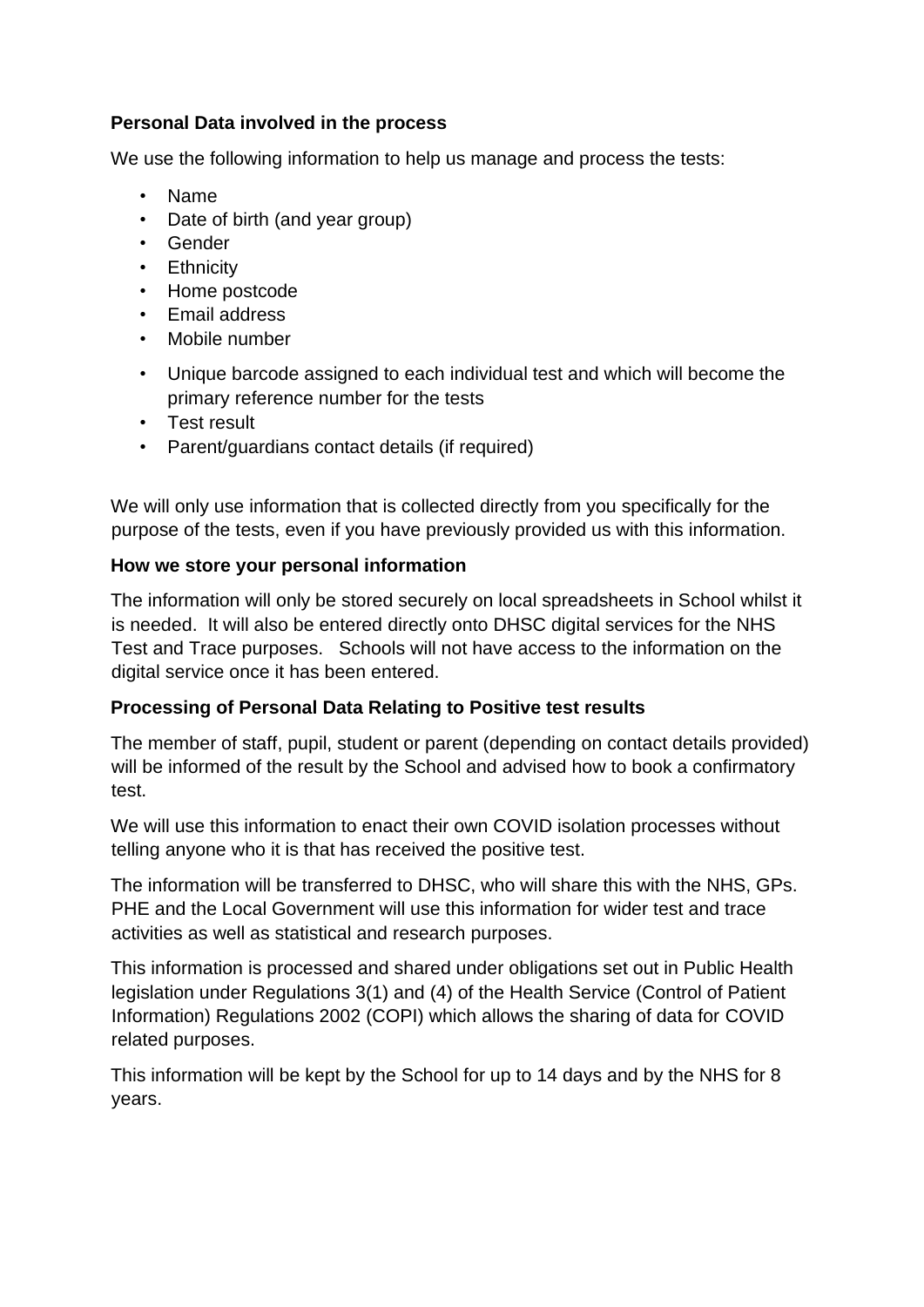### **Processing of Personal Data Relating to Negative test results**

We will record a negative result and the information transferred to DHSC, NHS. PHE and the Local Government who will use the information for statistical and research purposes.

This information is processed and shared under obligations set out in Public Health legislation under Regulations 3(1) and (4) of the Health Service (Control of Patient Information) Regulations 2002 (COPI) which allows the sharing of data for COVID related purposes.

This information will be kept by the School for up to 14 days and by the NHS for 8 years.

#### **Processing of Personal Data relating to declining a test**

We will record that you have declined to participate in a test and this information will not be shared with anyone.

### **Data Sharing Partners**

The personal data associated with test results will be shared with

- DHSC, NHS, PHE to ensure that they can undertake the necessary Test and Trace activities and to conduct research and compile statistic about Coronavirus.
- Your GP to maintain your medical records and to offer support and guidance as necessary
- Local Government to undertake local public health duties and to record and analyse local spreads.

## **Your Rights**

Under data protection law, you have rights including:

**Your right of access** - You have the right to ask us for copies of your personal information.

**Your right to rectification** - You have the right to ask us to rectify personal information you think is inaccurate. You also have the right to ask us to complete information you think is incomplete.

**Your right to erasure** - You have the right to ask us to erase your personal information in certain circumstances.

**Your right to restriction of processing** - You have the right to ask us to restrict the processing of your personal information in certain circumstances.

**Your right to object to processing** - You have the the right to object to the processing of your personal information in certain circumstances.